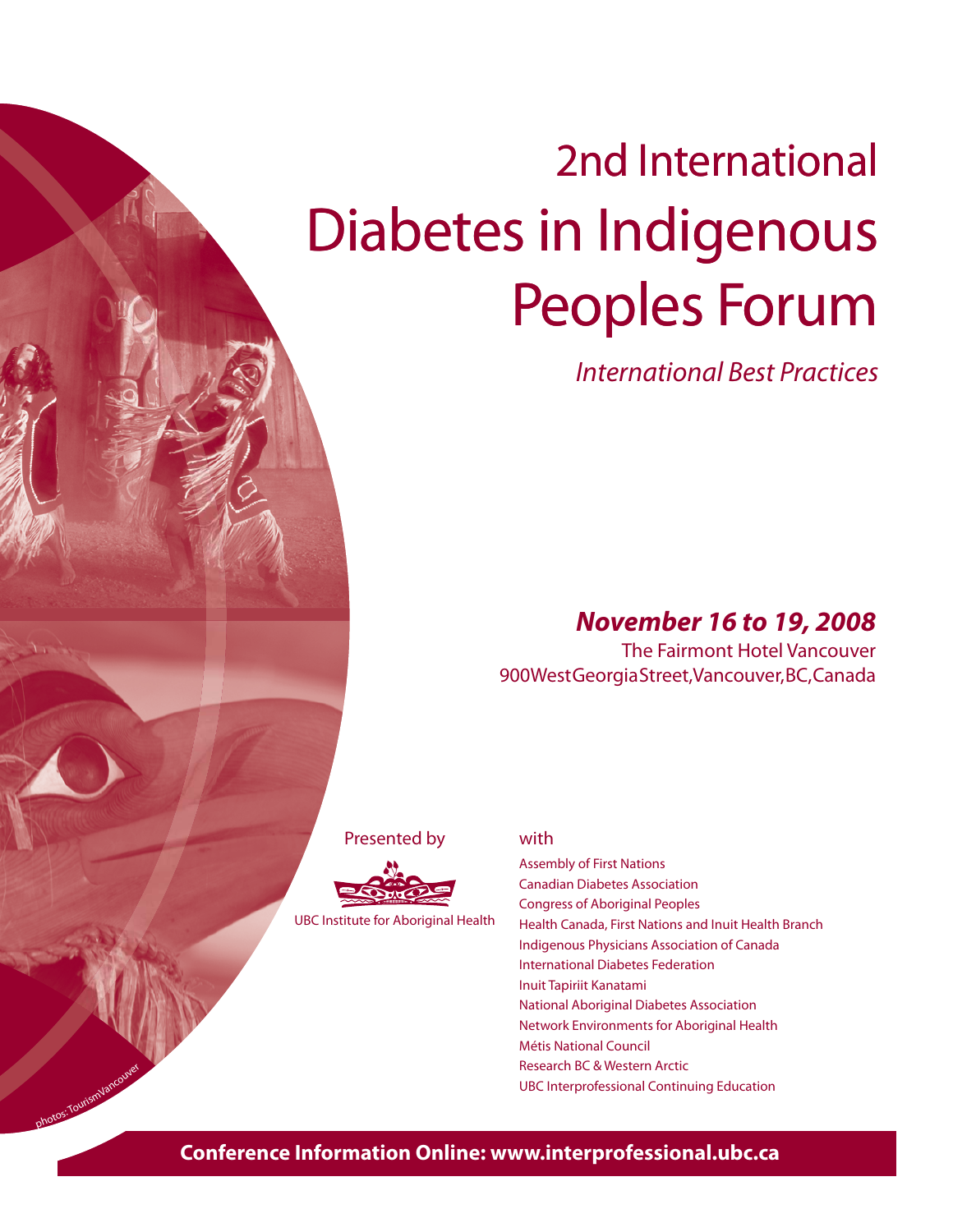# **GENERAL INFORMATION**

| <b>Description</b>                              | This international meeting brings together an interdisciplinary group of professionals who work in the field of<br>Indigenous peoples' health. Presenters from Australia, New Zealand, Canada and the United States and other<br>countries will review relevant developments in the etiology, prevention and treatment of diabetes and related<br>conditions among Indigenous people with a focus on the sharing of international best practices.                                                                                                                           |                                                                                                   |                                                                  |
|-------------------------------------------------|-----------------------------------------------------------------------------------------------------------------------------------------------------------------------------------------------------------------------------------------------------------------------------------------------------------------------------------------------------------------------------------------------------------------------------------------------------------------------------------------------------------------------------------------------------------------------------|---------------------------------------------------------------------------------------------------|------------------------------------------------------------------|
| <b>Conference Goals</b>                         | To foster discussion on the etiology, prevention and treatment of diabetes and related conditions among<br>$\bullet$<br>Indigenous people<br>To review international best practices and to facilitate their dissemination and implementation<br>$\bullet$                                                                                                                                                                                                                                                                                                                   |                                                                                                   |                                                                  |
|                                                 |                                                                                                                                                                                                                                                                                                                                                                                                                                                                                                                                                                             |                                                                                                   |                                                                  |
| <b>Learning Objectives</b>                      | 1. Toreviewinitiativesaimedat preventing and treating diabetes and related conditions among Indigenous<br>people around the globe.<br>2. To understand and discuss the most recent scientific developments in the area of diabetes and related                                                                                                                                                                                                                                                                                                                              |                                                                                                   |                                                                  |
|                                                 | conditions with experts in the field<br>3. To develop a position statement on diabetes and related conditions among Indigenous peoples                                                                                                                                                                                                                                                                                                                                                                                                                                      |                                                                                                   |                                                                  |
| <b>Who Should Attend</b>                        | This interdisciplinary conference will be of interest to the following audience:                                                                                                                                                                                                                                                                                                                                                                                                                                                                                            |                                                                                                   |                                                                  |
|                                                 | Administrators/Managers<br><b>Community Health Representatives</b><br>Dietitians/Nutritionists<br>Epidemiologists<br><b>Policy Makers</b>                                                                                                                                                                                                                                                                                                                                                                                                                                   | <b>Political Leaders</b><br><b>Nurses</b><br>Researchers<br>Physicians<br>Students                | Educators<br><b>Social Workers</b><br><b>Traditional Healers</b> |
| <b>Location and</b><br><b>Hotel Information</b> | The Fairmont Hotel Vancouver, 900 West Georgia, Vancouver, BC Canada V6C 2W6<br>Telephone: 604-684-3131; Fax: 604-662-1929; Toll free in North America: 1-800-441-1414<br>Online hotel booking available: www.fairmont.com/hotelvancouver/. Online hotel booking code is: GRIDF1<br>Please make your own reservation by calling the hotel directly. Please specify that you are booking under the<br>Diabetes in Indigenous Peoples Forum Room Block to receive the reduced rate for conference delegates.<br>5 % GST and 10 % PST and Room Tax will be added to all rates. |                                                                                                   |                                                                  |
|                                                 | Rates:<br>free in same room as parents (max. applies). If you do not have a credit card on file when checking in, a \$100<br>cash/daydepositwillberequiredandyouwillhavenosigningprivileges(thisincludesnoaccesstotheminibar,<br>movies, telephone calls, room service, laundry etc). A block of rooms will be held at the conference rate until<br>October 15, 2008. The Fairmont Hotel Vancouver is within walking distance of world-class shopping, the<br>beaches and a wide variety of restaurants. Check-in time is 3:00 PM. Check-out time is 12:00 NOON.            | \$155 single, double or twin occupancy, additional person \$30/room/night. Children under 18 stay |                                                                  |
| Parking                                         | In addition to metered street parking, which is available for a maximum time of two hours from 8:00 AM-8:00<br>PM, 7 days a week, the following options are available:<br>Self Parking for \$27/night, including in-and-out; Valet Parking for \$29/night, including in-and-out. There<br>is also parking at Robson Square (enter at Smithe St & Howe St) for \$3.00/hr weekdays, \$13.00 maximum<br>weekday rate, \$3.50 evening flat rate and \$4.00 all day weekends.                                                                                                    |                                                                                                   |                                                                  |
| <b>SkyTrain</b>                                 | The nearest SkyTrain station is Burrard Station, located on the west side of Burrard Street between Georgia<br>Street and Dunsmuir Street. To get to the Hotel Vancouver, turn right when exiting the station and walk one<br>block up Burrard to Georgia. The hotel is on the south-east corner of Burrard and Georgia.                                                                                                                                                                                                                                                    |                                                                                                   |                                                                  |
| Registration                                    | Four Ways to Register!<br>On the web: www.interprofessional.ubc.ca (Mastercard and Visa only)<br>By telephone: (Mastercard and Visa); Local/International: (604) 827-3112<br>$\bullet$<br>Toll free within Canada/USA: 1-877-328-7744<br>By Fax: (604) 822-4835 (Mastercard and Visa only)<br>$\bullet$<br>By mail with a cheque, purchase order or credit card.<br>Please see registration form for more details.                                                                                                                                                          |                                                                                                   |                                                                  |
| <b>Refund And</b><br><b>Cancellation Policy</b> | Refunds will be made (less a \$50.00 processing fee) if written notice of withdrawal is received by October<br>20, 2008. No refunds will be granted for withdrawal after that date. Interprofessional Continuing Education<br>reserves the right to cancel or move this program if registration is insufficient. In the event of cancellation,<br>a refund less a \$50 handling charge will be returned.                                                                                                                                                                    |                                                                                                   |                                                                  |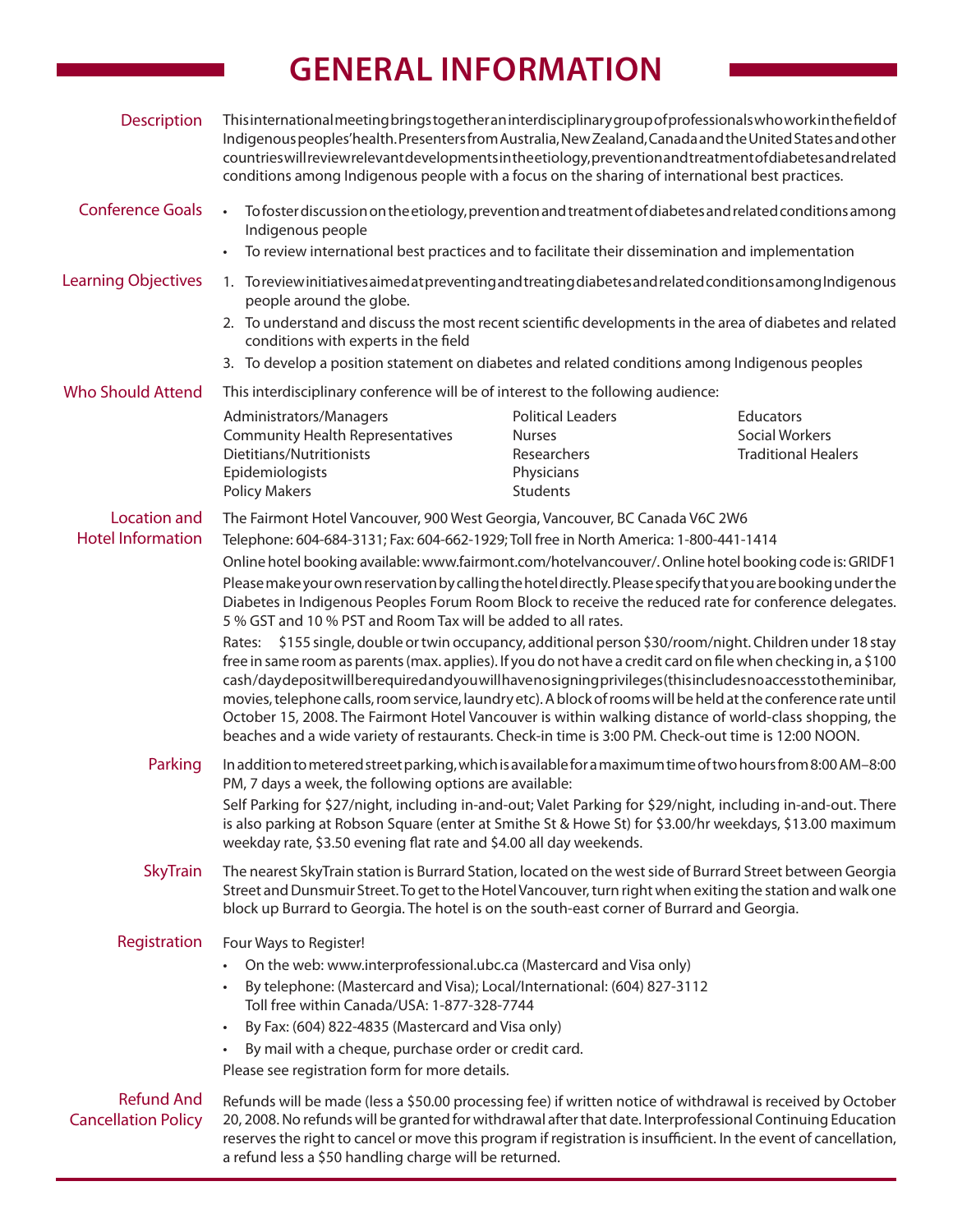# 2nd International Diabetes in Indigenous Peoples Forum

International Best Practices

# **S U N D A Y, N O V E M B E R 1 6**

*4:00 pm Registration Opens* **6:00–7:30 pm Opening Reception** *7:30 pm Registration Closes*

### **M O N DAY, N O V E M B E R 17**

*7:30 am Registration Opens*

#### **8:30–9:15 am**

#### **Opening Ceremony**

#### **Welcome from First Nations Chief**

#### **Opening Prayer**

#### **Opening Remarks**

*The Honourable Tony Clement*, P.C., M.P. - Invited

*National Chief Phil Fontaine;* Assembly of First Nations, Invited *Clément Chartier;* President, Métis National Council, Ottawa, ON *Patrick Brazeau;* National Chief, Congress of Aboriginal Peoples, Ottawa, ON

*Eduardo Jovel;* Director, Institute for Aboriginal Health; and Assistant Professor, Food, Nutrition and Health, Botanical Gardens & Center for Plant Research, Faculty of Land and Food Systems, The University of British Columbia, Vancouver, BC

*Jay Wortman,* MD; Conference Chair, Senior Medical Advisor, FINHB, Health Canada, Vancouver, BC

#### **9:15 am–10:00 am**

#### **Keynote presentation: Effects of Colonization: the Impacts on Our People**

*Papaarangi Reid,* Associated Professor, Tamuaki and Head of Department Te Kupenga Hauora Māori, Faculty of Medical and Health Sciences, University of Aukland, Aukland, New Zealand.

#### *10:00–10:30 am Break – exhibits open / poster viewing*

#### **10:30 am**

#### **Responses to the Diabetes Epidemic Following the UN Resolution on Diabetes**

*Martin Silink,* AM MB BS (Hons1) MD FRACP; President, International Diabetes Federation; Professor of Paediatric Endocrinology at the University of Sydney and The Children's Hospital at Westmead, Sydney, Australia

#### **11:00 am**

#### **Diabetes Epidemic in Canada: Trends, Gaps and Innovation**

*Stewart B. Harris*, MD, MPH, FCFP, FACPM; Professor, Department of Family Medicine, Schulich School of Medicine and Dentistry, The University of Western Ontario, London, Ontario; CDA Chair in Diabetes Management; Ian McWhinney Chair of Family Medicine **Studies** 

#### **11:30 am**

#### **The Special Diabetes Program for Indians; An Overview of the Largest Indigenous Diabetes Initiatives in the United States**

*Kelly Acton,* MD, MPH, FACP; Director, Indian Health Service Division of Diabetes, Treatment and Prevention, Albuquerque, New Mexico, USA

#### *12:00noon–1:30 pm Lunch* (provided) *and exhibits open*

| 12:30 pm | <b>Poster Session - poster presenters will</b> |
|----------|------------------------------------------------|
|          | be available for discussion                    |

#### **1:30 pm–3:00 pm CONCURRENT SESSION A**

#### A1 D.I.Y. Health Fair: A Hands-on Way to Makeover Diabetes Teaching

*Laura Salmon* M.Sc, RD; Traditional Diet Coordinator, First Nations Health Programs, Whitehorse General Hospital, Whitehorse, YT *Jennifer Eskes* RD; Community Dietitian, Whitehorse General Hospital, Whitehorse, YT

Step out of the classroom and Do-it-yourself! Use the materials and user-manual provided create interactive displays, share them with peers and experience a hands-on training program for front-line diabetes workers. Culturally relevant and fun, this makeover of diabetes teaching provides a save environment for participants to learn and teach others.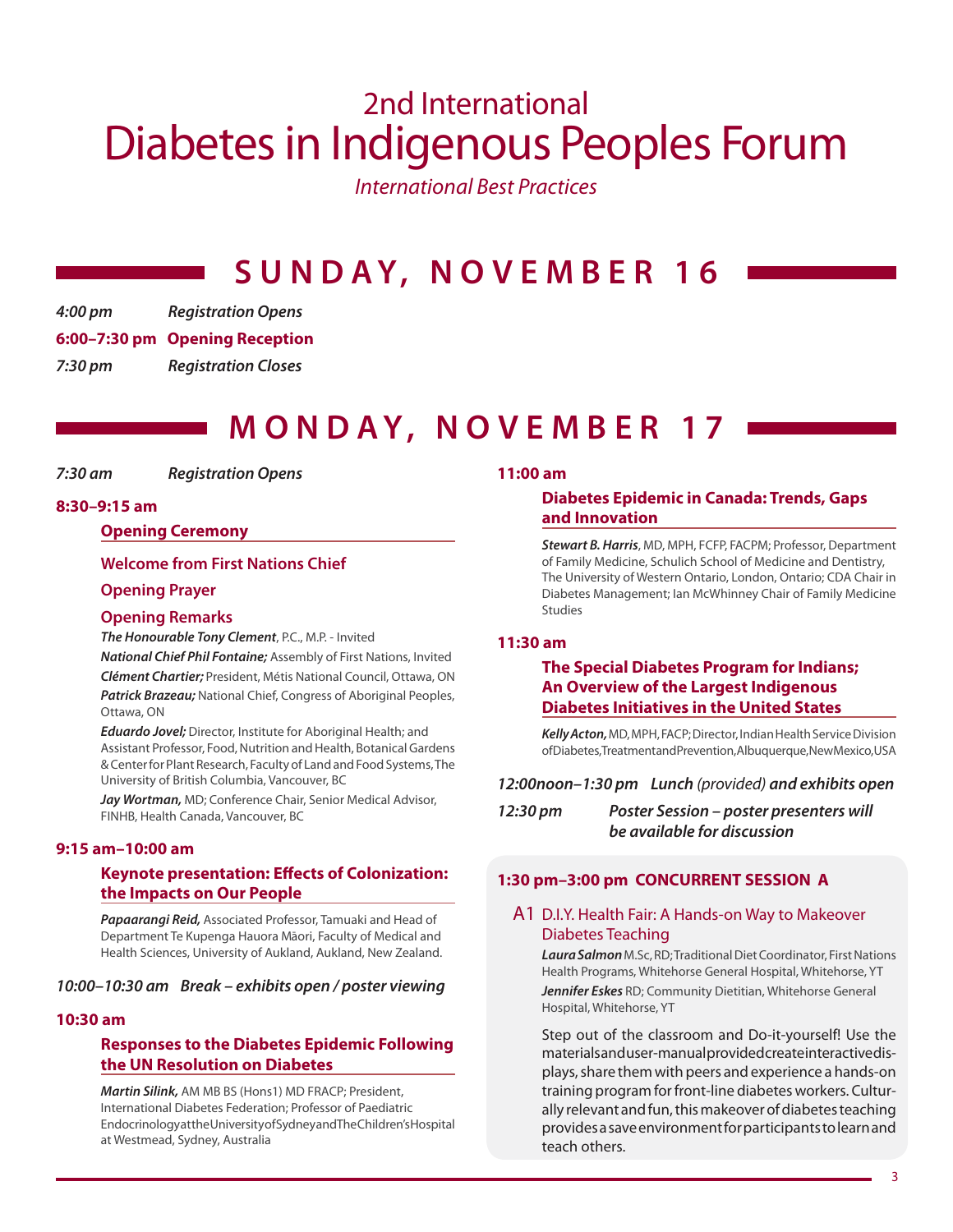#### A2 Type 2 Diabetes Mellitus in Children and Youth of First Nation Origin: an Interprofessional Approach to Advancing Knowledge and Improved Care

*Elizabeth Sellers* MD, MSc; Associate Professor, Department of Pediatrics and Child Health, University of Manitoba, Winnipeg, MB *Julie Dexter* RN, BN; Diabetes Nurse Educator, Diabetes Education Resource for Children and Adolescents, Winnipeg, MB

The Diabetes Education Resource for Children and Adolescents is an interprofessional team involved in prevention, care, education, advocacy and research related to type 2 diabetes in children and youth. Research highlights and clinical insights will inform a discussion on the future directions of clinical research in the prevention and management of type 2 diabetes in youth.

#### A3 Traditional Medicine and Culinary Pedagogy: A Community Determined Approach to Prevention and Treatment of Diabetes

*Leslie Korn* PhD, MPH, RPP; Director, Center for Traditional Medicine, Olympia, WA

*Rudolph C. Ryser* PhD; Executive Director, Center for World Indigenous Studies, Olympia, WA

*Connie McCloud;* Cultural Director, Puyallup Tribal Health Authority, Tacoma, WA

Nutrition trauma in indigenous communities is the loss of access to natural resources and traditional foods and medicines and results in community stress and dysregulation of glucose metabolism. This presentation provides specific traditional medicine methods used in the USA, Canada and Mexico that elevate community-determined approaches to revitalize traditional healing practices.

#### A4 Implementing the Aboriginal Diabetes Initiative across Canada

*Amy Bell;* Manager, National Initiatives, Aboriginal Diabetes Initiative, Health Canada, Ottawa, ON

*Looee Okalik;* Health Projects Coordinator, Inuit Tapiriit Kanatami, Ottawa, ON

*Marie Frawley Henry*; Senior Policy Analyst for Health and Social Secretariat, Women's Council, Assembly of First Nations, Ottawa, ON *Community Representatives* (names TBD)

This workshop will provide an overview of the Aboriginal Diabetes Initiative and provide examples of how the Initiative is being successfully implemented in First Nations and Inuit communities across Canada. Perspectives on the program will be given by the First Nations Diabetes Working Group, the Inuit Diabetes Network and community representatives.

#### *3:00– 3:30 pm Break – exhibits open / poster viewing*

#### **3:30 pm –5:00 pm CONCURRENT SESSION B**

B1 Patient Wait Time Guarantees - Pilot Projects in Canada to Effect Change in Diabetes Care

*Judy Watson;* Senior Policy Advisor, Community Programs Directorate, First Nations and Inuit Health Branch, Health Canada, Ottawa, ON

*Eugene Nicholas;* Research and Policy Analyst, Health Secretariat, Assembly of First Nations, Ottawa, ON

The Government of Canada and the Assembly of First Nations have launched pilot projects in selected First Nations communities to test patient wait times in the area of prenatal care and diabetes. This presentation will describe the steps taken to engage communities, create tools and map community health care systems.

#### B2 Go Interactive - The Key to Prevention!

*Lorene Gemmill McLean*; Community Diabetes Prevention Worker Program Facilitator, Yellowquill College, Winnipeg, MB *Linda Green* B.Ed.; Coordinator and Facilitator, Community Diabetes Prevention Worker Program, Yellowquill College, Winnipeg, MB

Participants are invited to participate in some of the interactive exercises and tools that have been utilized in the Yellowquill College Community Diabetes Prevention Worker program to encourage, motivate and build up the confidence and skill levels of community Diabetes workers through interactive, experiential learning activities.

#### B3 My Big Fat Diet

*Jay Wortman,* MD; Senior Medical Advisor, FINHB, Health Canada, Vancouver, BC

The members of Namgis First Nation in Alert Bay, BC were invited to eat a diet based on their traditional way of eating. Both traditional and modern foods were allowed as dieters were studied over a 12 month period. They lost weight, improved their cholesterol and blood sugar control while discontinuing medications for diabetes and blood pressure. The study was featured in the CBC television documentary, "My Big Fat Diet". The workshop will discuss the study and the science behind a diet low in carbohydrates and high in fat.

#### B4 A Lifegiving Medicine Wheel Walk

*Cathryn Mandoka;* Health Director, Association of Iroquois and Allied Indians (AIAI), London, ON

*Darlene Arnault;* Director, Primary Health Care Unit, Federation of Saskatchewan Indian Nations, Saskatoon, SK

Members of the AFN First Nations Diabetes Working Group will invite participants to join them in a walk around the "Life Giving Medicine Wheel." Participants will witness healthy lifestyles of the historic past where wellness prevailed and diabetes was non-existent. Participants will experience the journey of persons living with diabetes and share in a give-away of life-giving tools.

#### *5:00 pm Poster Session*

Time for discussion with poster presenters.

#### *6:00 pm Dinner & Performances*

Don't forget to sign up for the dinner. Please see the registration form.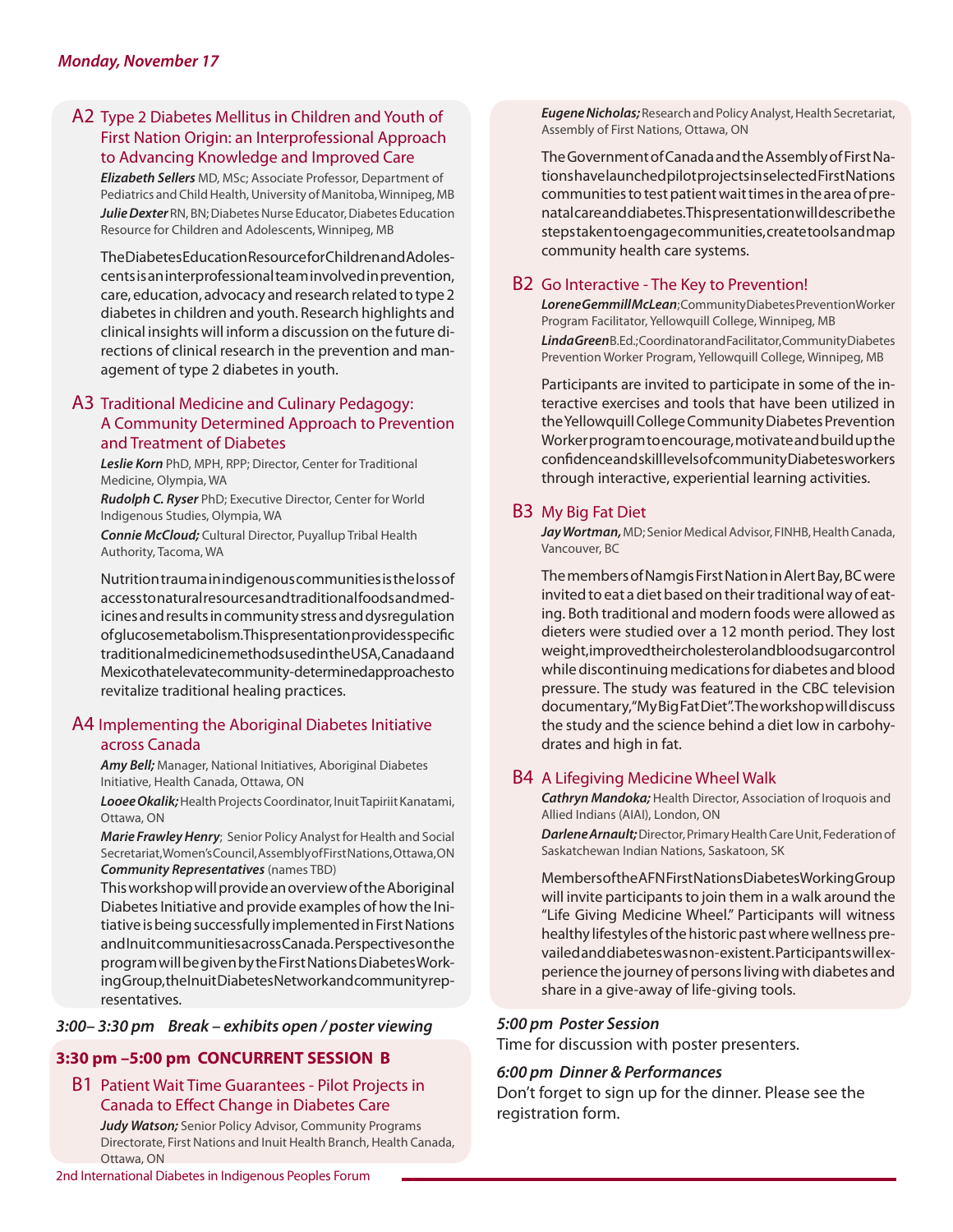# **T U E S DAY, N O V E M B E R 18**

#### *8:00 – 8:30 am Registration Open*

#### **8:30 am–10:00 am CONCURRENT SESSION C**

#### C1 ORAL SESSION: Self Management

#### Diabetes Impacts and Outcomes from Conflicting Worldviews of Health and Wellness

Stephanie Cavers; Director, Eagle Moon Health Office, Regina Qu'Appelle Health Region, Regina, SK

*Harry Desnomie;* Consultant, Mental Health & Addictions, Regina Qu'Appelle Health Region, Regina, SK

*Dorothy Lloyd;* Health Consultant, Regina, SK

#### Personal Empowerment and Diabetes Prevention

*Alex M McComber* M.Ed.; Consultant, Mohawk, Kahnawake Mohawk Territory, QC

#### Implementation of the Chronic Disease Self-Management Program in First Nations Communities 2005–2008

*Patrick McGowan* Ph.D.; Associate Professor, University of Victoria, Centre on Aging, Victoria, BC

#### Self Management Education for Maori Health

*Richard S Cooper* DocFA; Self Management Educator, Maori Health, Lets Beat Diabetes, Counties Manukau District Health Board, Auckland, New Zealand

#### C2 ORAL SESSION: Using Technology

#### Experiences with a Community-Based Complications Screening Program in Saddle Lake Cree Nation

*Lorraine Cardinal;* Community Health Representative, Diabetes Program, Saddle Lake Health Centre, Saddle Lake, AB

#### Diabetes and My Nation

*Keith Dawson* MD; Director, Diabetes and My Nation Foundation; Endocrinologist, University of British Columbia, Vancouver, BC *Chief Robert Joseph*; Director, Diabetes and My Nation Foundation, Kwagiulth Nation, West Vancouver, BC

#### A Database that Works

*Ellen Toth* MD, FRCPC; Professor, University of Alberta, Edmonton, AB *Theresa Campiou;* Research Assistant, Driftpile Community Health Services, Driftpile First Nation, Driftpile, AB

#### Ktunaxa Community Learning Centres: An Innovative Health Education Model

*Sandra Jarvis-Selinger* PhD; Assistant Professor, Department of Surgery; Associate Research Director, Division of Continuing Professional Development and Knowledge Translation, The University of British Columbia, Vancouver BC

#### C3 ORAL SESSION: Reduction of Complications

#### The Effect of a Traditional Dietary Intervention on Diabetes Mellitus and Cardiovascular Disease Risk Factors in a First Nation Community: A Pilot Study

*Shannan Grant* RD, MSc; Research Coordinator, Sandy Lake Health & Diabetes Program: Nutrition Study, Department of Nutritional Sciences, University of Toronto, Toronto,ON

*Anthony Hanley* PhD; Principle Investigator, Sandy Lake Health & Diabetes Program: Nutrition Study, Department of Nutritional Sciences, University of Toronto, Toronto, ON

#### SOADI's Holistic Foot Care Program

*Shannon Van Every*; Foot Care Program Coordinator, Southern Ontario Aboriginal Diabetes Initiative, St. Catharines, ON

*Roslynn Baird;* Program Director, Southern Ontario Aboriginal Diabetes Initiative, St. Catharines, ON

#### Diabetes Integration Project

*Barry Lavallee* MD; Program Medical Consultant, Diabetes Integration Project, Winnipeg, MB

*Caroline Chartrand* RN, BN; Four Arrows Regional Health Authority, Diabetes Integration Project, Winnipeg, MB

#### PARTNERSHIP IN ACTION: Building a Wait Times Guarantee Model for the Prevention, Care and Treatment of Diabetic Foot Ulcers in Manitoba First **Nations**

*Mabel Lena Horton* RN, BA; PWTG Coordinator, Assembly of Manitoba Chiefs, Winnipeg, MB

*Tracy Scott* RN, BN, MN; Knowledge Liaison, Saint Elizabeth Health Care, Winnipeg, MB

### C4 INTERNATIONAL SESSION

#### Pacific Self Management Group Education Programme

*Muagututi'a Pulaloa Taouma-Fatupaito; Pacific Self* Management Education Programme Facilitator, Diabetes Nurse, RGON, Pacific Health Division, CMDHB, Auckland, New Zealand

Further information about this session will be posted online shortly. Please go to: www.interprofessional.ubc.ca

*10:00–10:30 am Break – exhibits open / poster viewing*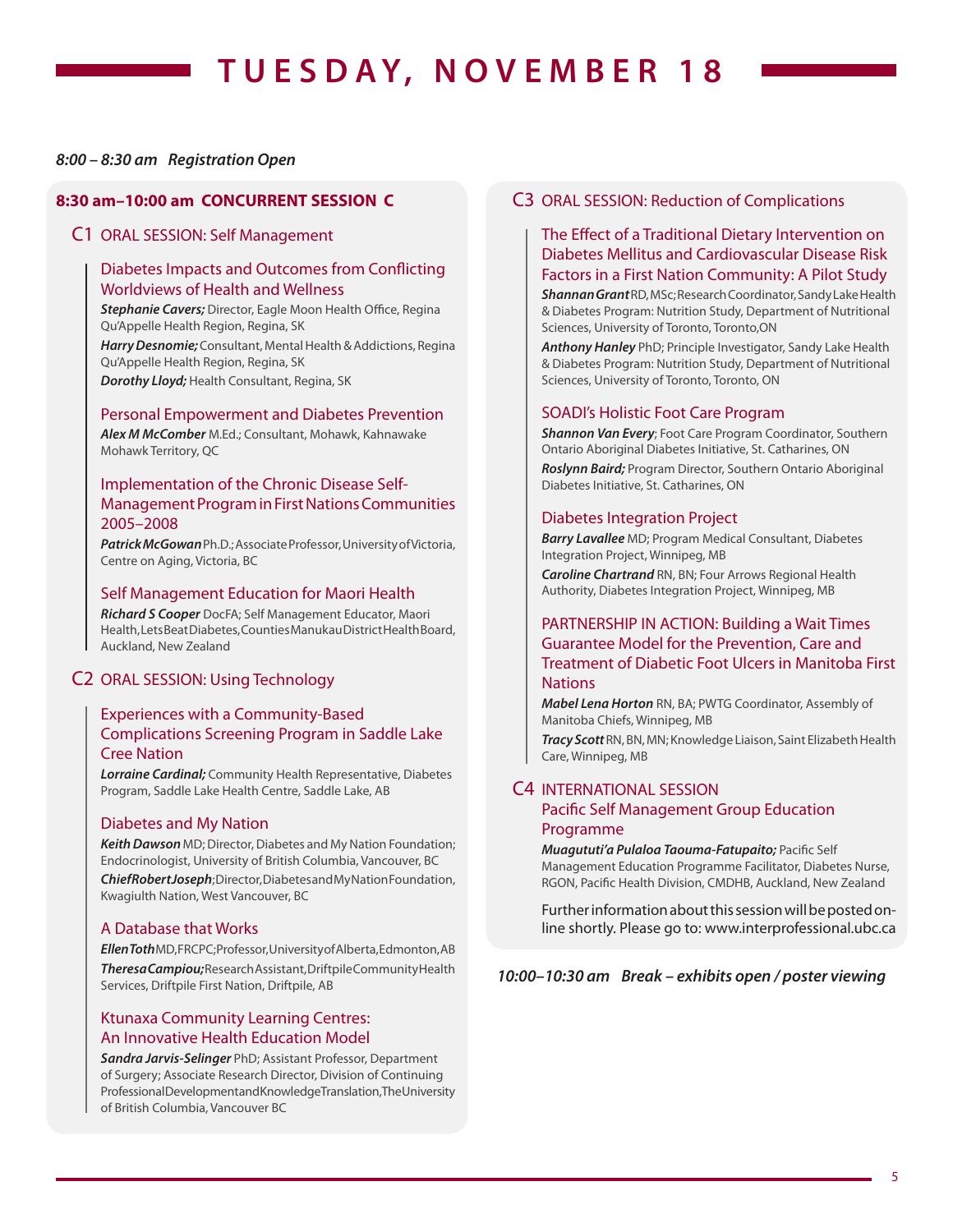#### *Tuesday, November 18*

#### **10:30 am–12:00 noon CONCURRENT SESSION D**

#### D1 ORAL SESSION: Treatment and Interventions

#### Inuit Diabetes Network, Diabetes Awareness CD

*Looee Arreak;* Chair, Inuit Diabetes Network, Nunavut Tunngavik Incorporated, Iqaluit, NU

*Looee Okalik;* Health Projects Coordinator, Inuit Tapiriit Kanatami, Ottawa, ON

#### Northern Diabetes Health Network: Northern Ontario Aboriginal Diabetes Initiative

**Susan Griffis** RN MA DBA CHE; Chief Executive Officer, Northern Diabetes Health Network, Thunder Bay, ON

*Natalia Morrison* MSc RD CDE; Project Manager, Northern Diabetes Health Network, Northern Ontario Aboriginal Diabetes Initiative, Thunder Bay, ON

#### Providing Community Based Diabetes Treatment in Isolated Areas

*Virginia Sutter;* Director, Fallon Painte/Shoshone Tribal Health Clinic, Fallon, NV

*Sharon Shirley* LVN; Diabetes Program Director, Indian Health Service Special Diabetes Program for Indians, Fallon NV

#### Getting School Kids Moving! Results from the Sandy Lake School-Based Diabetes Intervention **Study**

*Mariam Naqshbandi,* M.Sc. Project Coordinator, Department of Family Medicine, Schulich School of Medicine and Dentistry, The University of Western Ontario, London, ON

*Stewart B. Harris*, MD, MPH, FCFP, FACPM, Professor, Department of Family Medicine, Schulich School of Medicine and Dentistry, The University of Western Ontario, London, ON; CDA Chair in Diabetes Management; Ian McWhinney Chair of Family Medicine Studies

#### D2 ORAL SESSION: Research Approaches and Models

#### Gender Balancing Analysis: A New Perspective on Diabetes

*Kathleen McHugh;* Chair, Assembly of First Nations Women's Council; and Counselor, Awo Taan Healing Lodge, Siksika, AB

#### Using a Community-Participatory Model to Develop Diabetes Education Materials for Native Hawaiians and Pacific Islanders

**Nia Aitaoto** MPH, MS; Program Coordinator, Pacific Diabetes Education Program, Papa Ola Lokahi, Honolulu, Hawaii

#### Understanding Aboriginal Women's Experiences with Gestational Diabetes Mellitus in the Urban Context of Winnipeg, Manitoba, Canada

*Hannah Tait Neufeld* M.Sc.; Doctoral Candidate, Winnipeg MB

#### Problemitizing Participatory Action Research: Lessons Learned from a Diabetes Prevention Project

Heather Meyerhoff, RN, MSN; Associate Professor, Nursing, Trinity Western University, Langley, BC

*Sonya Sharma,* PhD. Research Coordinator, Trinity Western University, Langley, BC; Postdoctoral Research Fellow, Family Food Practices Research Program, University of British Columbia and Dalhousie University

*Sheryl Reimer-Kirkham,* RN, PhD. Associate Professor, Nursing, Trinity Western University, Langley, BC

#### D3 ORAL SESSION: Prevention

#### The Metabolic Syndrome and Incident Type 2 Diabetes in an Aboriginal Canadian Population

*Sylvia H Ley* RD, MSc; Registered Dietitian, Department of Nutritional Sciences, University of Toronto, Toronto, ON

#### Community Walks

*Marie-Helene Gilbert* RD, BSc; Nutritionist, Home Care Program, Cree Health Board, Mistissini, QC

*Mihigo Muganda,* RD, B.Sc.; Nutritionist, Diabetes Program, Cree Health Board, Mistissini, QC

#### Aboriginal Urban Diabetes Initiative in Alberta

*Emilea Karhioo* BPE; Health Coordinator, Alberta Native Friendship Centres Association, Edmonton, AB

#### Community Diabetes Prevention Workers - Come to Life!

*Brenda Roos* BScN; Regional Nurse, Manager, Adult Health, Health Canada, First Nations and Inuit Health, Atlantic Region, Moncton, NB *Josie Augustine* CHR; Traditional and Alternative Medicines, Elsipotog Health and Wellness Centre, Elsipogtog, NB

#### D4 INTERNATIONAL SESSION

Updated information about this session will be posted online shortly. Please refer to: www.interprofessional.ubc.ca

#### *12:00noon–1:30 pm Lunch* (provided) *and Exhibits Open*

#### **12:30 pm**

**Optional Session: Viewing of "My Big Fat Diet"**

#### **1:30 pm**

#### **Low Carbohydrate Diets: Do They Have a Role in the Prevention and Management of Type 2 Diabetes?**

#### Speakers to be announced

A panel of experts will debate the current and evolving evidence linked to low carbohydrate diets in the prevention and management of Type 2 diabetes Discussion will also focus on how this evidence is being interpreted by scientific bodies who develop dietary and clinical guidelines. Contentious issues, research gaps, relevance to Aboriginal populations and future directions will be explored.

#### *3:00– 3:30pm Break – exhibits open / poster viewing*

#### **3:30 pm**

#### **Low-Carbohydrate Diets Cont'd**

*5:00 pm Adjourn*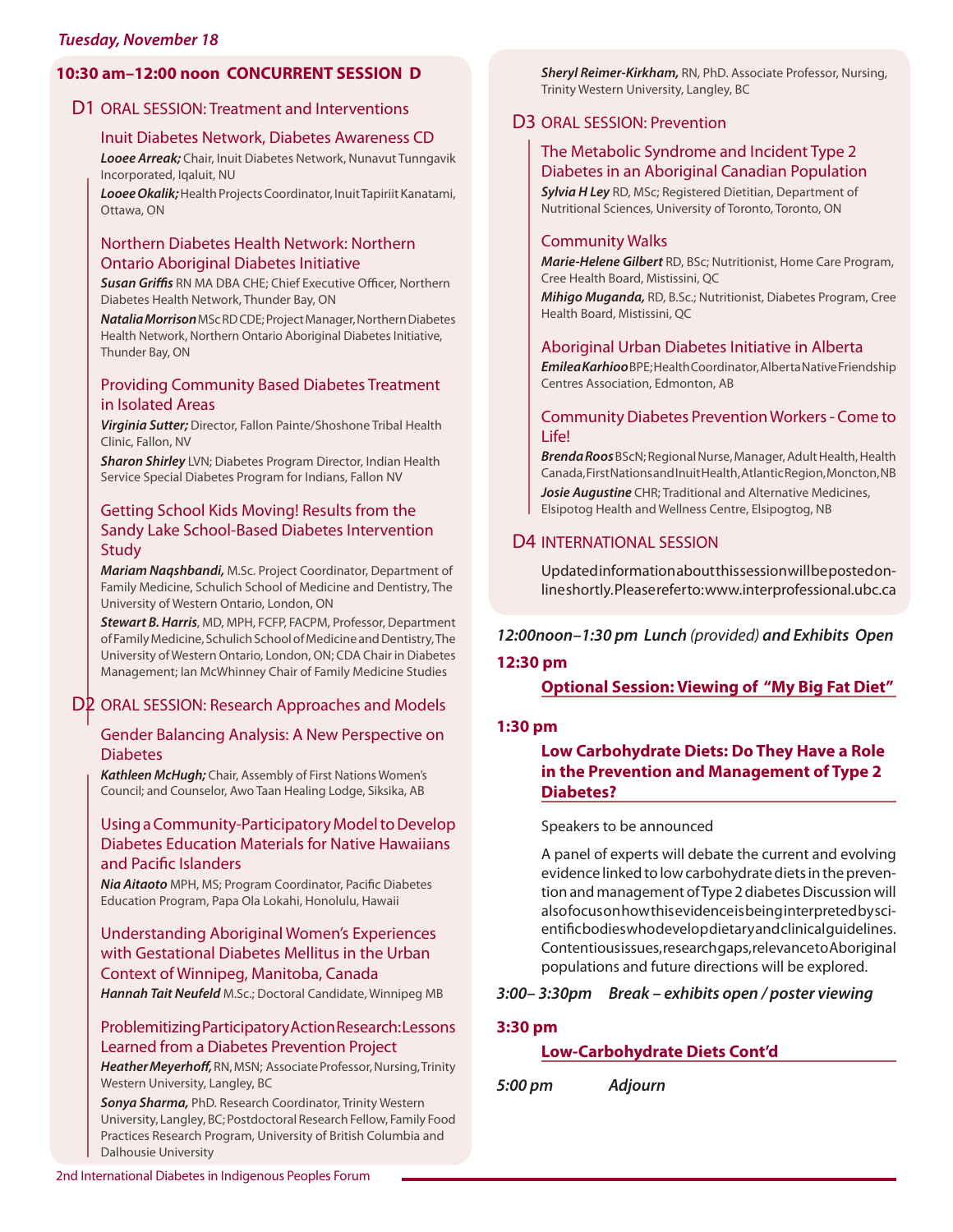#### *8:00–8:30 am Registration Open*

#### **8:30 am**

#### **The Social Determinants of Diabetes in Aboriginal Torres Strait Islander Populations'**

*Mick Adams;* Chair, National Aboriginal Community Controlled Health Organization, Australia

#### **9:00 am**

#### **Challenges and Opportunities: Diabetes Prevention in the Arctic Project**

*Dr. Grace Egeland;* Associate Professor, School of Dietetics & Human Nutrition, McGill University, Montreal, QC; Canada Research Chair

*9:30 am Stretch break* 

#### **9:40–11:10 am CONCURRENT SESSION E**

#### E1 Weigh In Weigh Out: Healthy Eating and Physical Activity for Indigenous Women

*Ruth Ann Cyr* RN, M.Ed; Aboriginal Health Promotion, Toronto Council Fire Native Cultural Centre, Toronto, ON

*Carol Seto* RD; Health Promotion Consultant, Toronto Council Fire Native Cultural Centre, Toronto, ON

"Weigh In Weigh Out" is a 12-week program that uses a comprehensive physical activity program and "community kitchen table" model to encourage healthy active living in urban Aboriginal communities. Results of the "Weigh In Weigh Out" community-based programs delivered in Toronto will be presented and program tools and resources shared.

#### E2 Action Schools! BC - Promoting Healthy Living

*Jennifer Fenton;* Action Schools! BC Support Team, Richmond, BC *Bryna Kopelow;* Action Schools! BC Support Team, Richmond, BC

Action Schools! BC is a best practices model designed to assist schools in creating individualized Action Plans to promote healthy living. The presentation will provide an overview of the initiative and highlight support given to BC Aboriginal school communities, including a partnership with the Brighter Smiles Project, a diabetes screening project at BC Children's Hospital.

#### E3 Reclaiming the Sweetness in Our Community

*Linda Giroux* LPN; Home Care Nurse and Herbal Therapist/Educator, Driftpile Community Health Services, Driftpile First Nation, AB

*Paulette Campiou;* Diabetes Program Coordinator, Cultural/ Conference Events Coordinator, Driftpile Community Health Services, Driftpile First Nation, AB

*Ellen Toth;* Physician and Professor, University of Alberta, Founder of BRAID study, Edmonton, AB

*Theresa Campiou;* Researcher, CIRCLE Project, Diabetes Program, Driftpile First Nation Health Services, Driftpile First Nation, AB

*Brenda Laboucan;* Researcher, CIRCLE Project, Diabetes Program, Driftpile First Nation Health Services, Driftpile First Nation, AB *Florence Willier;* Health Director, Driftpile First Nation Health Services, Driftpile First Nation, AB

This presentation will demonstrate how Driftpile First Nation and its Health Programs intertwine western and indigenous practices through sharing of evidence-based information, a power point of healing therapies and a community video highlighting our commitment and passion to enhance healthy lifestyles; our healing journey. Participants will also enjoy some good medicine: laughter.

#### *11:10–11:40 am Break – exhibits open / poster viewing*

#### **11:40 am – 1:00 pm**

#### **UN Declaration of the Rights of Indigenous Peoples**

*Tonya Gonnella Frichner*; North American Regional Representative, United Nations Permanent Forum on Indigenous Issues

#### **Ribbon of Life**

#### **Closing Plenary**

*Tina Keeper,* Invited

#### **Closing Remarks and Evaluation**

*1:00 pm Adjourn Have a safe journey home!*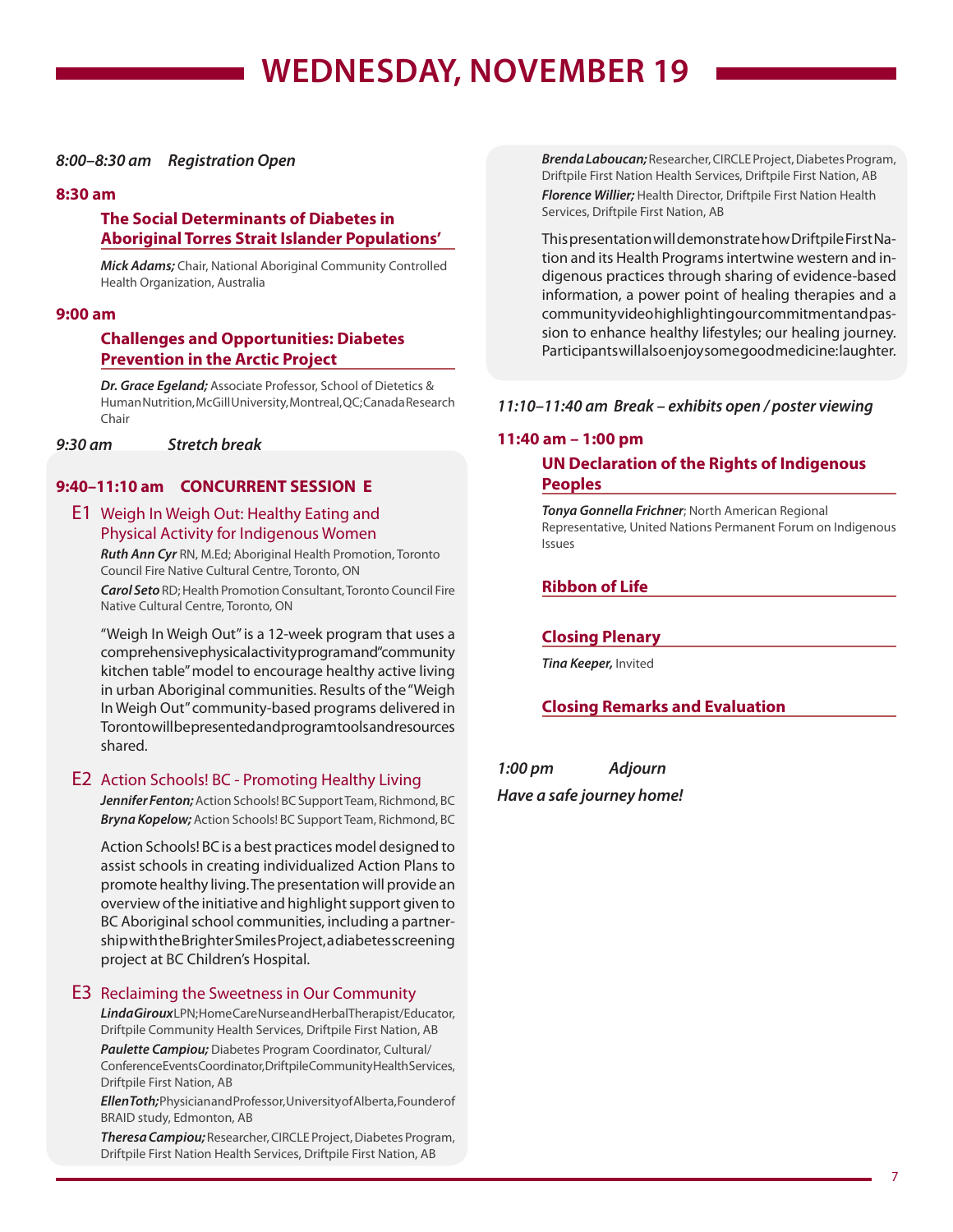# **POSTER PRESENTATIONS**

#### Diabetes in Indigenous Population: Modifiable and Nonmodifiable Risk Factors

Hasu Ghosh, PhD Candidate in Population Health Program, Institute of Population Health, University of Ottawa, Ottawa, ON

James Gomes, Assistant Professor, Health Sciences Program, Faculty of Health Sciences, University of Ottawa, Ottawa, ON

#### Come Play With Me

Kathleen LaForme, Diabetes Prevention Coordinator, Urban Horseshoe Region, Southern Ontario Aboriginal Diabetes Initiative, Hamilton, ON

#### Embracing the Teachings of the Medicine Wheel in Regards To Diabetes: Empowering Marginalized, Homeless/ Under-housed Urban Aboriginal People Through Education and Traditions In Toronto, Ontario

Christine Smillie-Adjarkwa, HBA, MIST, Ph.D. Candidate, Consultant, Evaluator, Queen West Community Health Centre, Toronto, ON

Christa-Lea Gray, Coordinator Aboriginal Diabetes Program, Queen West Community Health Centre, Toronto, ON

#### The Appropriate Definition for Metabolic Syndrome Among Overweight or Obese Subjects in Cameroon

Damaris Mandob Enyegue, PhD Student, Laboratory of Nutrition and Nutritionnal Biochemistry, Part time lecturer, Department of Biochemistry, The University of Yaounde I, Yaounde, Cameroon Judith Laure Ngondi, PhD, Assistant Lecturer, Department of Biochemistry, The University of Yaounde I, Yauonde, Cameroon

#### Assessment and Prevalence of Insulin Resistance Among Overweight or Obese Subjects in Cameroon

Damaris Mandob Enyegue, PhD Student, Laboratory of Nutrition and Nutritionnal Biochemistry, Part time lecturer, Department of Biochemistry, The University of Yaounde I, Yaounde, Cameroon Judith Laure Ngondi, PhD, Assistant Lecturer, Department of Biochemistry, The University of Yaounde I, Yauonde, Cameroon

#### Partnering with Aboriginal Communities: Type II Diabetes Prevention in Children and Youth

Heather Meyerhoff, RN, MSN, RN, MSN, Associate Professor, Trinity Western University, Langley, BC

#### The Emergence of Type II Diabetes Mellitus among the First Nations of Northern Manitoba: Historical Context

Paul Hackett, Geography and Saskatchewan Population Health Research Unit (SPHERU), University of Saskatchewan, Saskatoon, SK

#### Assessing Exposure to Components of a Diabetes Risk Behavior Prevention Program among First Nation Communities in Northwest Ontario and Associations with Improvements in Psychosocial and Dietary Factors

Mohan B Kumar, PhD, Research Fellow, Johns Hopkins School of Public Health, Baltimore, MD

#### Telemedicine Technology to Provide Diabetes Education and Prevention Services to 25 Remote First Nation **Communities**

Maureen Chabbert, Program Manager, Sioux Lookout Diabetes Program, Sioux Lookout, ON

Lorena Otto, RN, Diabetes Nurse Educator, Sioux Lookout Diabetes Program, Sioux Lookout, ON

#### Fitness Food Fun: A Shared Vision for Healthy Communities and Healthy People

Brenda Kinniewess, Diabetes Outreach Worker, Westside Clinic, Saskatoon, SK

#### Discovering the Aboriginal Diabetes Literature: A Focus on Holistic Methodologies

Sylvia Barton, RN, PhD, Associate Professor, Faculty of Nursing, University of Alberta, Edmonton, AB

#### The Sandy Lake Health and Diabetes Project: Field Research Methods for Assessing Type 2 Diabetes, Complications and Associated Risk Factors.

Mary Mamakeesick, RPN, Project Coordinator, Sandy Lake Health and Diabetes Project Research Program, Sandy Lake, ON

Edith Fiddler, Community Surveyor, Sandy Lake Health and Diabetes Project Research Program, Sandy Lake, ON

Tina Noon, Community Surveyor, Sandy Lake Health and Diabetes Project Research Program, Sandy Lake, ON

#### Increasing Rates of Diabetes and Cardiovascular Risk in Métis Settlements in Alberta

Ellen Toth MD, FRCPC; Professor, University of Alberta, Edmonton, AB

#### BEST PRACTICE - Wagner Indian Health Service Healthy Heart Project - TBC

Colleen Permann, RN, BSN, CDE

#### Aboriginal Diabetes Play/Video

Albert Grand Council, Prince Albert SK

Darci Climenhaga, B. Sc. Nutr, RD, ADI Community Nutritionist, Health Canada, Regina SK Elaine Conacher, B. Sc. Nursing, RN, CDE, Diabetes Educator, Prince

#### Tsleil-Waututh Nation: On Our Path to Wellness

Ruth Ditchburn, RN, B.mp, Community Health Nurse, Tsleil-Waututh Nation, North Vancouver, BC

#### Understanding the Context of Implementation of Community-based Diabetes Prevention in Aboriginal Communities in Canada

Alex M.McComber, M.Ed., Consultant, Kahnawake Schools Diabetes Prevention Project, Kahnawake Mohawk Territory, QC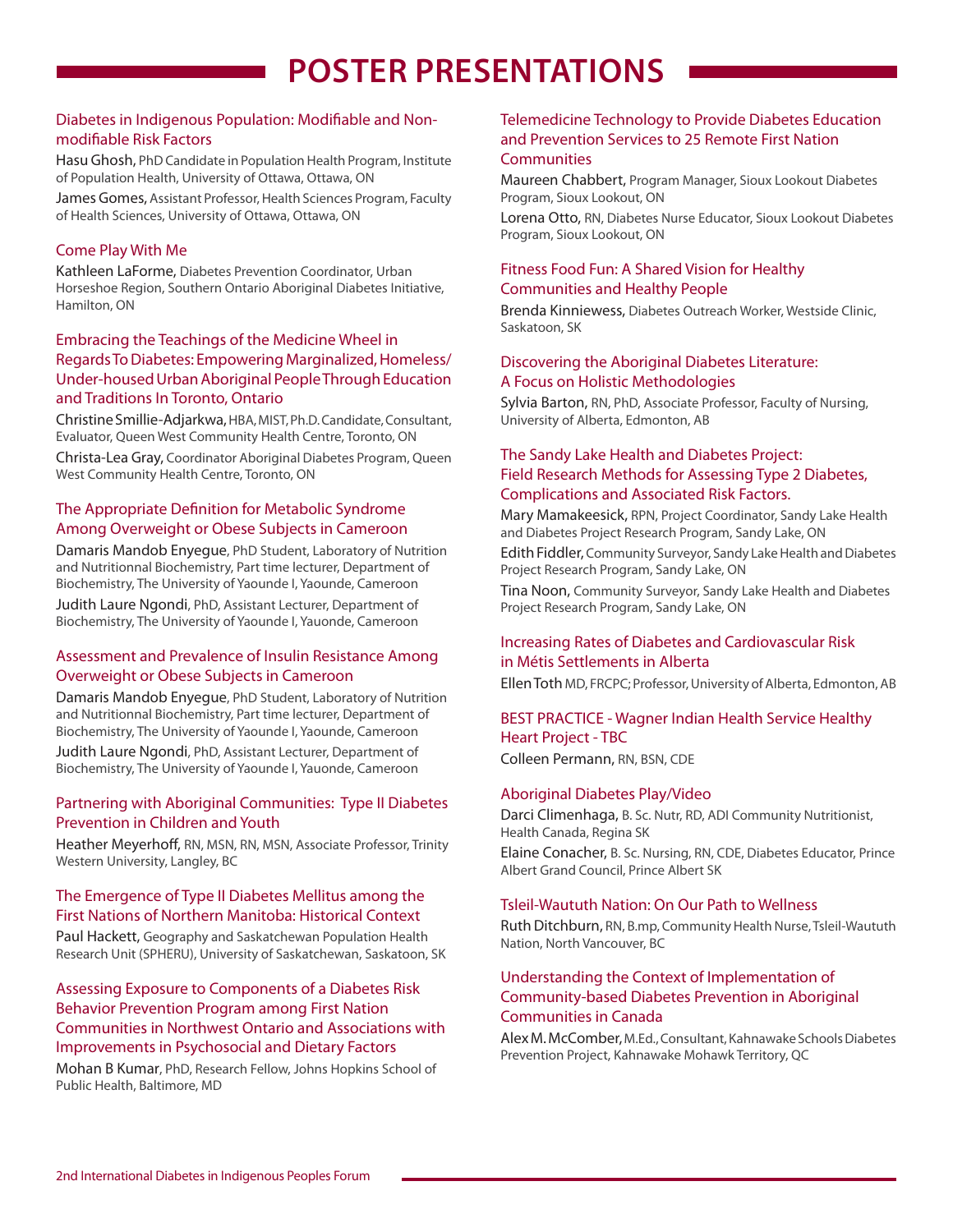# **PLANNING COMMITTEE MEMBERS**

#### Jay Wortman, MD

Conference Chair, Senior Medical Advisor, FINHB, Health Canada, Vancouver, BC

Kelly J. Acton, MD, MPH, FACP Director, Indian Health Service Division of Diabetes, Treatment and Prevention, Albuquerque, New Mexico, USA

### Amy Bell

Manager, Aboriginal Diabetes Initiative, Health Canada, Ottawa, ON

Dina Bruyere, BA, LL.B Executive Director, National Aboriginal Diabetes Association, Winnipeg, MB

Jacques Dalton Project Officer, CIHR - Institute of Aboriginal Peoples' Health, Ottawa, ON

Melissa DeLeary Junior Research and Policy Analyst, Assembly of First Nations, Ottawa, ON

#### Don Fiddler

Manager, Knowledge Translation, Health Information and Research Division, Health Canada First Nations & Inuit Health Branch, Ottawa, ON

Monte L. Fox Exercise Physiologist, Director of Health for the White Earth Nation, White Earth Tribal Health Systems, White Earth, MN

Marie Frawley-Henry Senior Policy Analyst for Health and Social Secretariat, Women's Council, Assembly of First Nations, Ottawa, ON

Josée Guimond, PhD Director, Research Programs and Partnerships, Canadian Diabetes Association - National Office, Toronto, ON

#### Stewart Harris, MD, MPH, FCFP, FACPM

Professor, Department of Family Medicine, Schulich School of Medicine and Dentistry, The University of Western Ontario, London, ON; CDA Chair in Diabetes Management; Ian McWhinney Chair of Family Medicine Studies

Kristina Hiemstra, BA Conference Services Manager, Interprofessional Continuing Education, University of British Columbia, Vancouver, BC

#### Eduardo Jovel, PhD

Director, Institute for Aboriginal Health; and Assistant Professor, Food, Nutrition and Health, Botanical Gardens & Center for Plant Research, Faculty of Land and Food Systems, The University of British Columbia, Vancouver, BC

#### Kandice Leonard

Executive Director, Indigenous Physicians Association of Canada (IPAC), Ottawa, ON

Elaine Liau Director, Interprofessional Continuing Education, University of British Columbia, Vancouver, BC

Alastair MacPhee Policy Advisor, Congress of Aboriginal Peoples, Ottawa, ON

Rick McDougall Project Assistant, National Aboriginal Diabetes Association, Winnipeg, MB

Looee Okalik Health Projects Coordinator, Inuit Tapiriit Kanatami, Ottawa, ON

Katharina Patterson N. Saanich, BC

Anna-Louise Pentland Senior Policy Analyst, Office of the Senior Medical Advisor, First Nations and Inuit Health Branch, Health Canada, Vancouver, BC

Onalee Randall, RN, BScN Director or Health and Environment, Inuit Tapiriit Kanatami, Ottawa, ON

Jeroline Smith, RN Peguis Home and Community Care coordinator, (AFN) Diabetes Network Group, Peguis, MB

Danielle N. Soucy, MA Senior Research Officer, Communications and Research Unit, Managing Editor, Journal of Aboriginal Health, National Aboriginal Health Organization, Ottawa, ON

Cynthia D. Stirbys Acting Assistant Director, CIHR - Institute of Aboriginals' Health, Ottawa, ON

Program Design & Layout

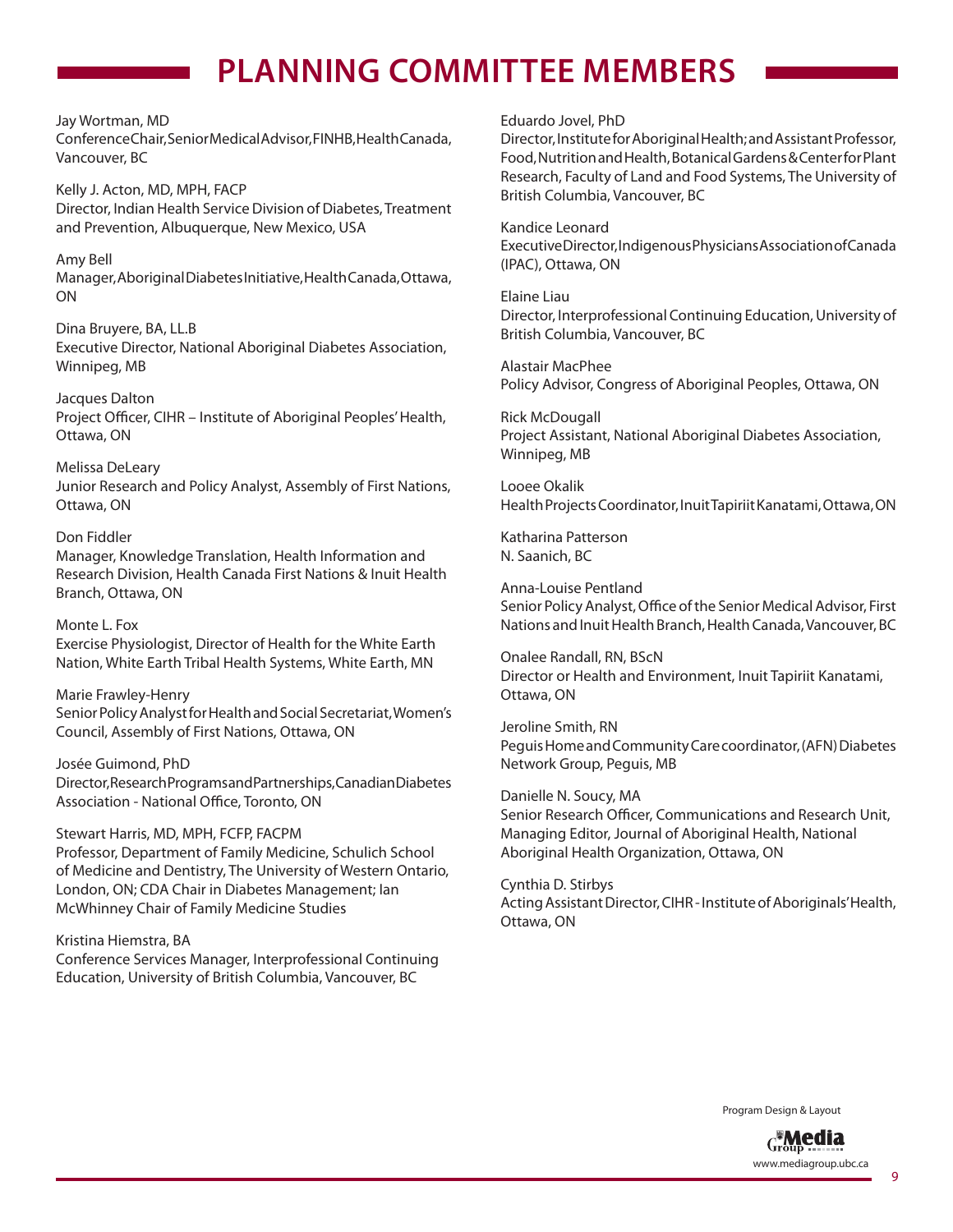# **PROGRAM AT-A-GLANCE**

### **SUNDAY, NOVEMBER 16**

6:00–7:30 pm Opening Reception

### **MONDAY, NOVEMBER 17**

| 8:30-9:15 am                     | <b>Opening Ceremony</b>                                                                                                                   |
|----------------------------------|-------------------------------------------------------------------------------------------------------------------------------------------|
| 9:15 am-10:00 am Morning Keynote |                                                                                                                                           |
| 10:30 am                         | Responses to the Diabetes Epidemic<br>Following the UN Resolution on<br><b>Diabetes</b>                                                   |
| $11:00$ am                       | Diabetes Epidemic in Canada: Trends,<br>Gaps and Innovation                                                                               |
| $11:30$ am                       | The Special Diabetes Program for<br>Indians; an Overview of the Largest<br>Indigenous Diabetes Initiatives in the<br><b>United States</b> |
| 12:00 noon                       | Lunch                                                                                                                                     |
| 12:30 pm                         | <b>Poster Session</b>                                                                                                                     |

- 1:30 pm–3:00 pm CONCURRENT SESSION A
- A1 D.I.Y. Health Fair: A Hands-on Way to Makeover Diabetes Teaching
- A2 Type 2 Diabetes Mellitus in Children and Youth of First Nation Origin: an Interprofessional Approach to Advancing Knowledge and Improved Care
- A3 Traditional Medicine and Culinary Pedagogy: A Community Determined Approach to Prevention and Treatment of Diabetes
- A4 Implementing the Aboriginal Diabetes Initiative across Canada

#### 3:30 pm–5:00 pm CONCURRENT SESSION B

- B1 Patient Wait Time Guarantees Pilot Projects in Canada to Effect Change in Diabetes Care
- B2 Go Interactive The Key to Prevention!
- B3 My Big Fat Diet
- B4 A Lifegiving Medicine Wheel Walk
- 5:00 pm Poster Session
- 6:00 pm Dinner & Performances

### **TUESDAY, NOVEMBER 18**

8:30 am–10:00 am CONCURRENT SESSION C

- C1 Oral Session: Self Management
- C2 Oral Session: Using Technology
- C3 Oral Session: Reduction of Complications
- C4 International Session

#### 10:30 am–12:00noon CONCURRENT SESSION D

- D1 Oral Session: Treatment and Interventions
- D2 Oral Session: Research Approaches and Models
- D3 Oral Session: Prevention
- D4 International Session

| 12:00 noon         | Lunch                                                                                                  |
|--------------------|--------------------------------------------------------------------------------------------------------|
| 12:30 pm           | Optional Session: Viewing of "My Big"<br>Fat Diet"                                                     |
| 1:30 pm $-5:00$ pm | Low Carbohydrate Diets: Do They<br>Have a Role in the Prevention and<br>Management of Type 2 Diabetes? |

### **WEDNESDAY, NOVEMBER 19**

| $8:30$ am | <b>Australian Plenary Presentation</b>                                               |
|-----------|--------------------------------------------------------------------------------------|
| $9:00$ am | <b>Challenges and Opportunities:</b><br>Diabetes Prevention in the Arctic<br>Project |

9:40–11:10 am CONCURRENT SESSION E

- E1 Weigh In Weigh Out: Healthy Eating and Physical Activity for Indigenous Women
- E2 Action Schools! BC Promoting Healthy Living
- E3 Reclaiming the Sweetness in Our Community

11:40 am–1:00 pm Plenary Panel/Presentations: UN Declaration of the Rights of Indigenous Peoples Ribbon of Life

Closing Plenary: Title TBC

Closing Remarks and Evaluation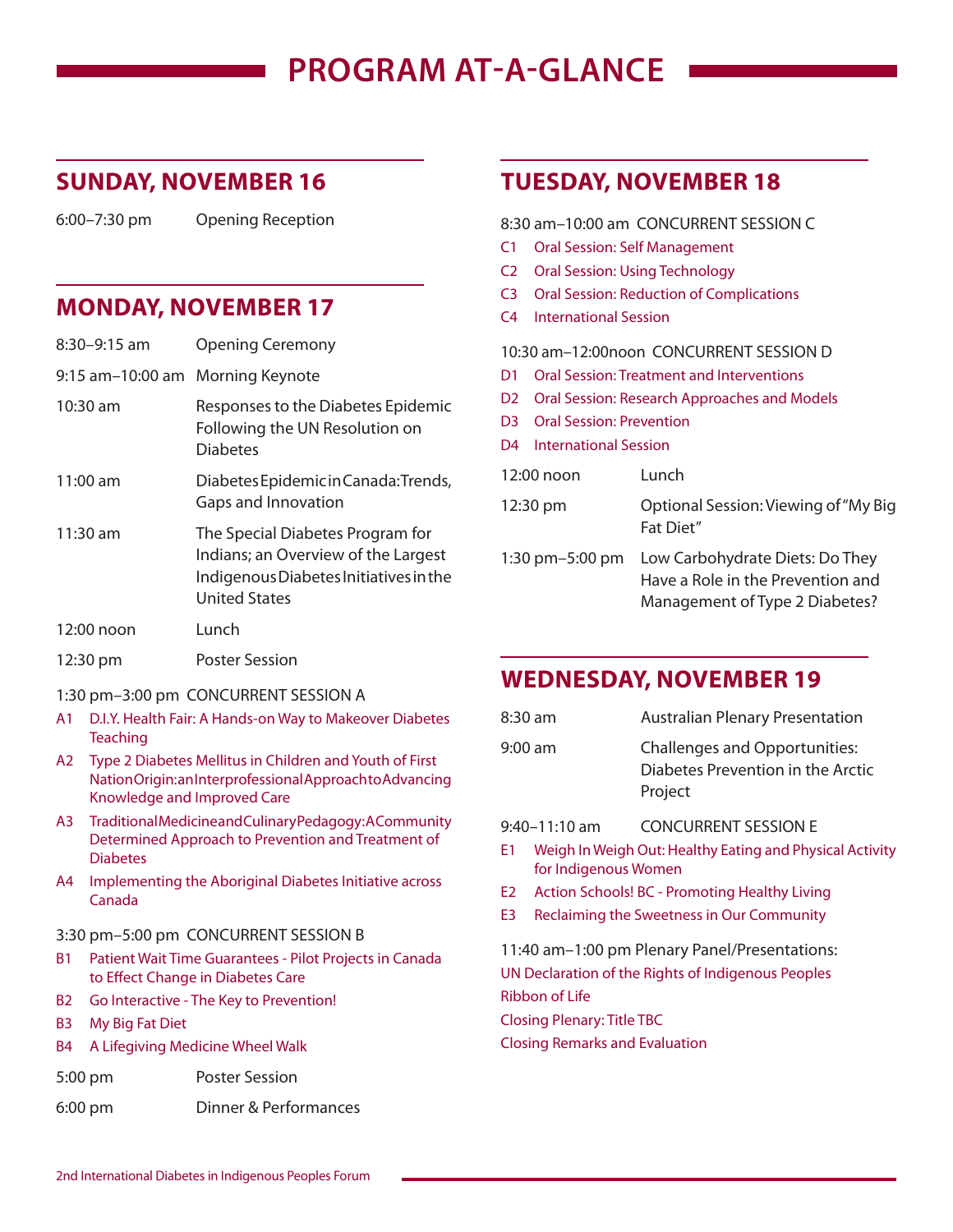# 2nd International Diabetes in Indigenous Peoples Forum

### International Best Practices

| <b>Financial Assistance</b>      | We would like to acknowledge with special appreciation financial support from<br>the following organizations:                                                                                                                            |                                                                                                                                                                                                                                                               |
|----------------------------------|------------------------------------------------------------------------------------------------------------------------------------------------------------------------------------------------------------------------------------------|---------------------------------------------------------------------------------------------------------------------------------------------------------------------------------------------------------------------------------------------------------------|
|                                  | Providence of British Columbia<br>through the Ministry of Aboriginal Relations and Reconciliation                                                                                                                                        |                                                                                                                                                                                                                                                               |
|                                  | Provincial Health Services Authority (PHSA) - Aboriginal Program                                                                                                                                                                         |                                                                                                                                                                                                                                                               |
|                                  | Northern Health Authority                                                                                                                                                                                                                |                                                                                                                                                                                                                                                               |
|                                  | and partial funding for this project was provided by:<br>Health Canada, First Nations & Inuit Health Branch                                                                                                                              |                                                                                                                                                                                                                                                               |
| <b>Exhibitors</b>                |                                                                                                                                                                                                                                          |                                                                                                                                                                                                                                                               |
|                                  | ipconf@interchange.ubc.ca or by phone: 604-822-0054 to request further<br>information.                                                                                                                                                   | Exhibit space is available for organizations to display at the conference as well<br>as for vendors (we would ask vendors to sell arts and crafts that is traditional<br>First Nations). Space is limited. Please contact the conference organizers by email: |
| <b>Certificate of Attendance</b> |                                                                                                                                                                                                                                          |                                                                                                                                                                                                                                                               |
|                                  | A certificate of attendance will be prepared for all participants listing pre-approved<br>continuing education credits. For updates in regards to credits see our website:<br>www.interprofessional.ubc.ca                               |                                                                                                                                                                                                                                                               |
| <b>Tourist Information</b>       | Vancouver provides visitors with many opportunities to experience West Coast lifestyle.<br>If you would like more information on travelling in the area or activities in and around<br>the city, please call these numbers or go online: |                                                                                                                                                                                                                                                               |
|                                  | Tourism BC<br>1-800-HELLO-BC (435-5622)<br>www.hellobc.com                                                                                                                                                                               | <b>Tourism Vancouver</b><br>Tel: 604-683-2000<br>Fax: 604-682-6838<br>www.tourism-vancouver.org                                                                                                                                                               |

Check our website for updates in regards to this program as well as other related conferences! **www.interprofessional.ubc.ca**